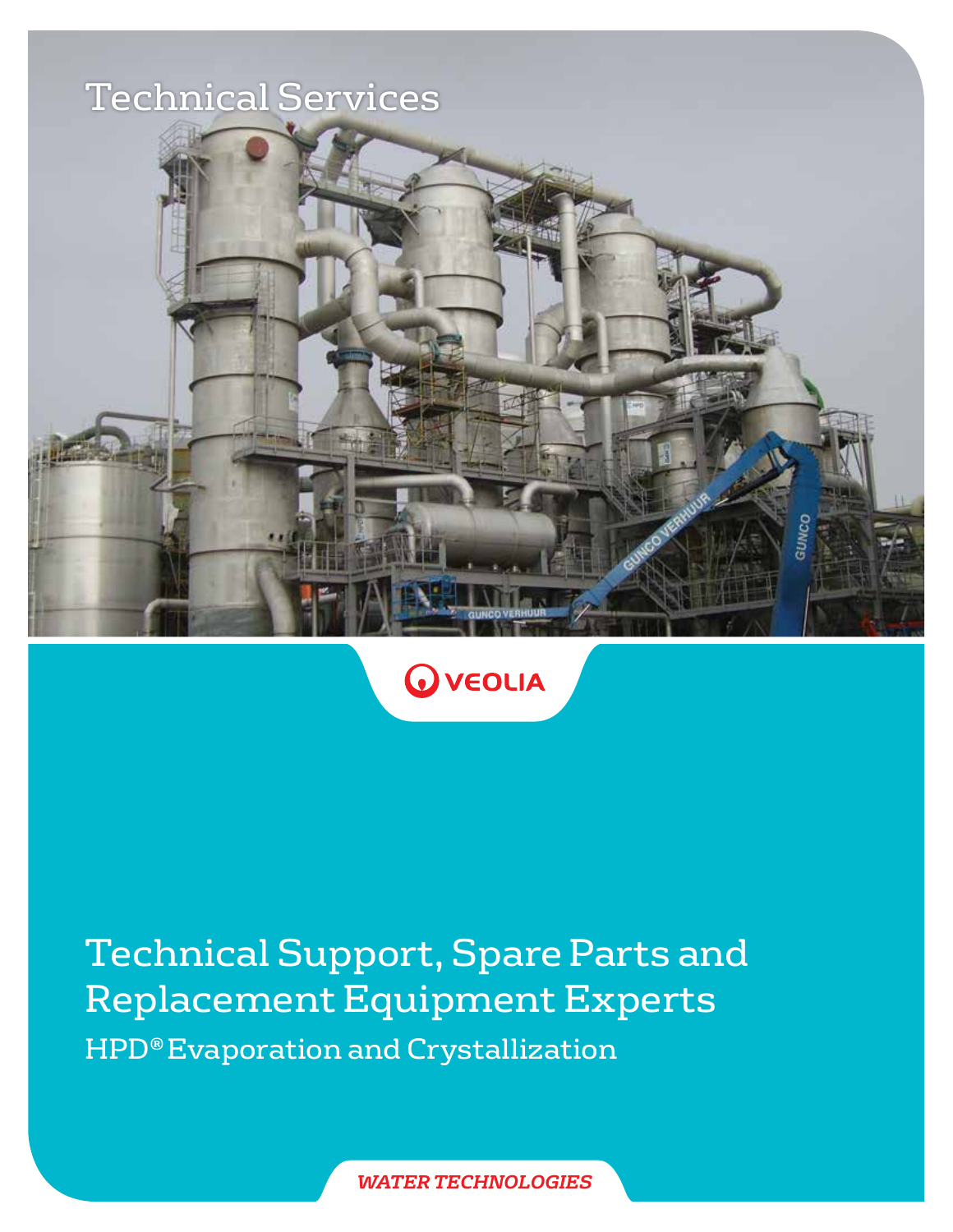

**Veolia Water Technologies' Technical Services Group offers a wide range of services to meet the needs of our customers for the industrial wastewater and production systems including HPD® Evaporation and Crystallization technology.**

These systems are designed and supported by a diverse group of engineers (chemical, mechanical, civil, structural, E&I, etc.) with decades of practical experience in providing fully integrated process solutions.

The Technical Services Group assists our customers to keep their systems dependable and profitable by providing the following services:

- **Equipment replacement**
- **Spare parts**
- **Operating system troubleshooting and evaluation**
- **Equipment inspection (operating/shutdowns)**
- **Engineering support**
- **A variety of other on-site services**

## **Technical Services Equipment Replacement**

**Replacement of process equipment (compressors, centrifuges, pumps, vessels) is a simple and seamless process with Veolia's Technical Services Group. Detailed engineering, high-quality fabrication, adherence to customer specifications, and quality control allows our customers to count on Veolia to deliver high-quality replacement equipment.**

Our customers count on Veolia to delivery high-quality replacement equipment that includes:

### **Replacement Tanks, Vessels and Components**

- Surface Condensers • Heat Exchangers
- Product Flash Tanks • Vapor Bodies
	- Entrainment Separators
	- - Manways

### **Major and Ancillary Equipment**

• Turbo fans

• Evaporators • Deaerators

- Centrifuges
- 
- 
- Compressors
- Recirculation/slurry pumps

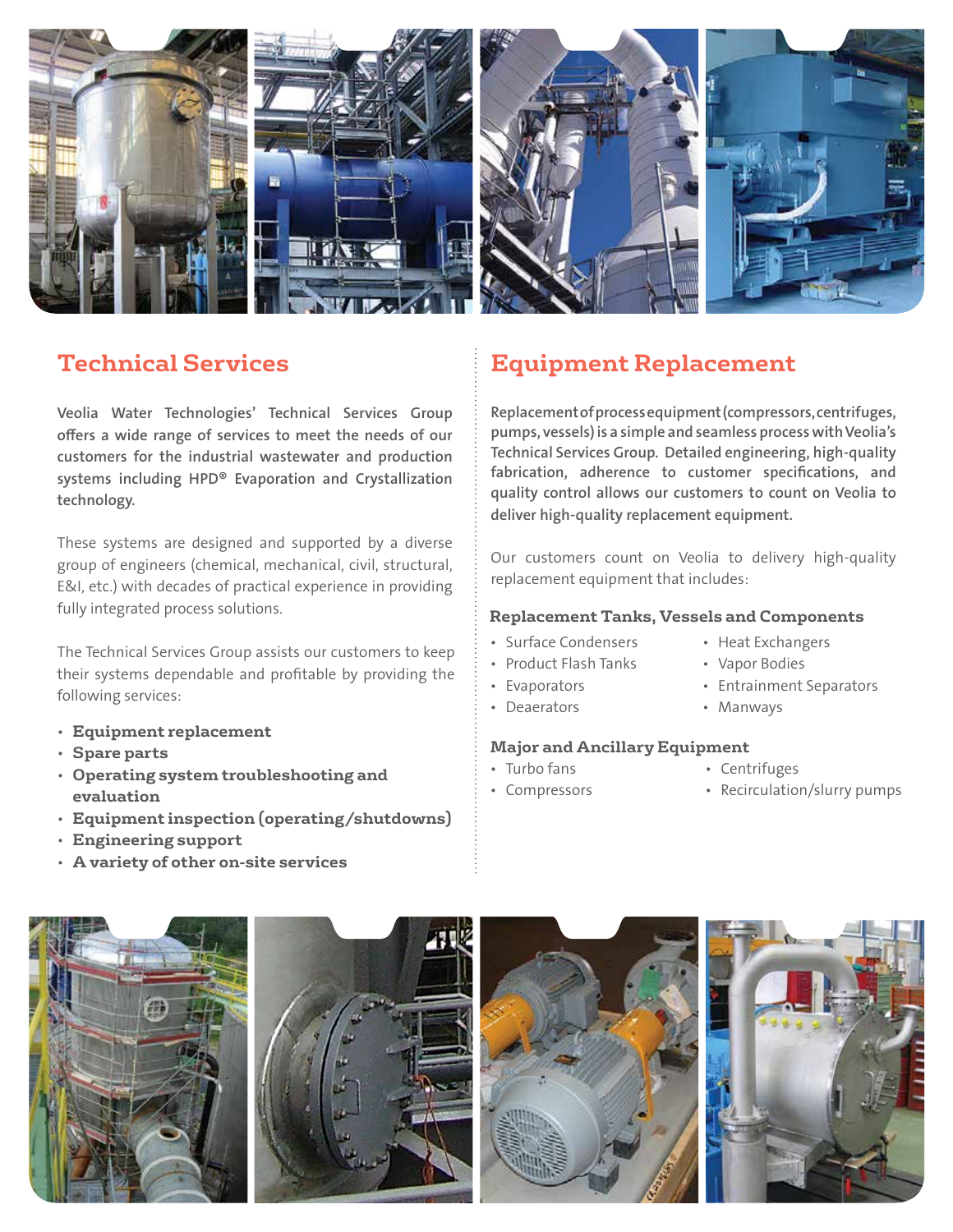# **Field Service and Spare Parts**

## Services for HPD® Technology and Other Equipment

As part of the Technical Services offering, the Field Service Group is dedicated to providing on-site services to existing customers with evaporation and crystallization equipment.

These services include:

- Performance testing
- Process evaluation and troubleshooting
- Process equipment and vessel inspection
- Operator training (hands-on and classroom)
- System startup assistance
- Construction supervision



The management of spare parts inventory can be a major source of unnecessary costs and man hours to plant operations. Our Technical Services Group can develop customized programs with our clients to develop a sensible stock of necessary parts. A spare parts program assists plant maintenance departments to minimize costs and prevent unnecessary downtime due to lack of on-hand components.

Our knowledge of critical system components and a diverse supplier base allows the development of a practical spare parts inventory that keeps your HPD evaporation or crystallization system operating safely and in accordance to the original system design.



OVEOLIA



## **Contact Us**

**Technical Service, Replacement Equipment & Spare Parts**

LoriAnn Gorey Phone: +1 815-609-2098 loriann.gorey@veolia.com

Veolia's office located in Plainfield, Illinois, USA is an ISO 9001:2008 facility (Certificate #30630), certified for engineering, procurement and project management.